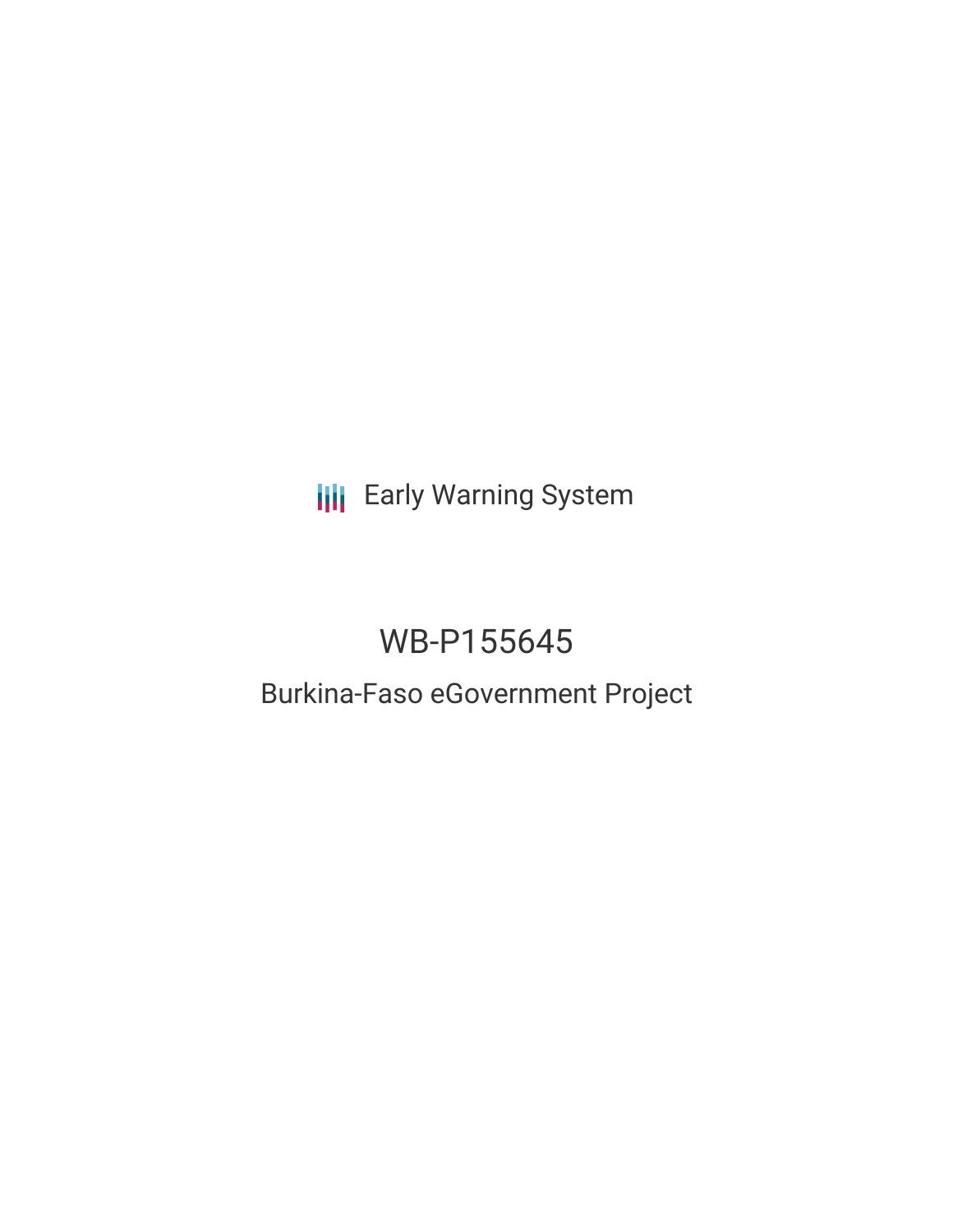

#### **Quick Facts**

| <b>Countries</b>               | Burkina Faso               |
|--------------------------------|----------------------------|
| <b>Financial Institutions</b>  | World Bank (WB)            |
| <b>Status</b>                  | Active                     |
| <b>Bank Risk Rating</b>        | C                          |
| <b>Voting Date</b>             | 2017-01-18                 |
| <b>Borrower</b>                | Government of Burkina Faso |
| <b>Sectors</b>                 | Communications             |
| <b>Investment Amount (USD)</b> | \$20.00 million            |
| <b>Project Cost (USD)</b>      | \$20.00 million            |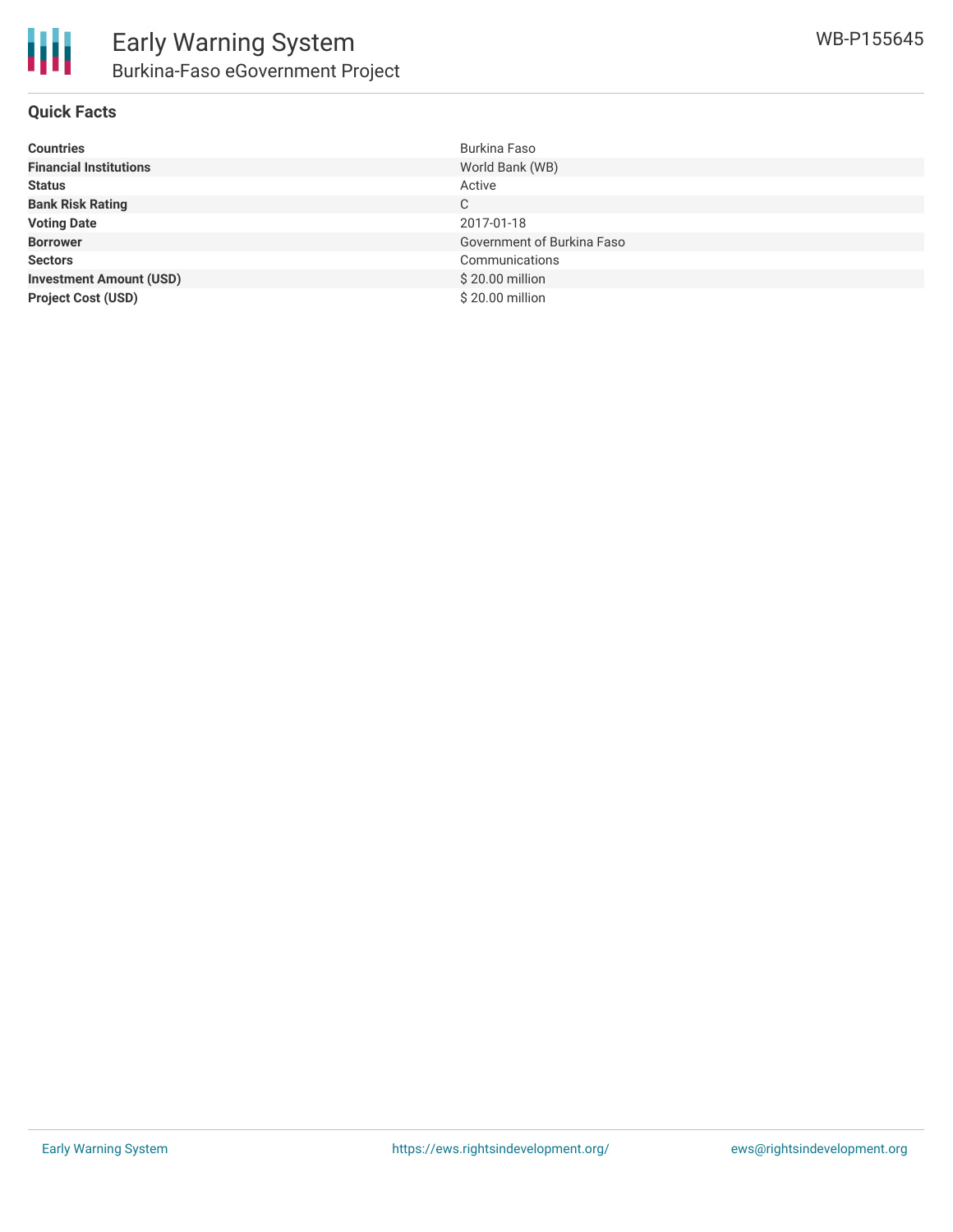

#### **Project Description**

The objective of the Burkina Project is to improve capacity and use of ICTs by the public administrations and agencies for (i) the provision of information and public e-services and (ii) to foster entrepreneurship in the digital economy, with a specific focus on agriculture and rural areas.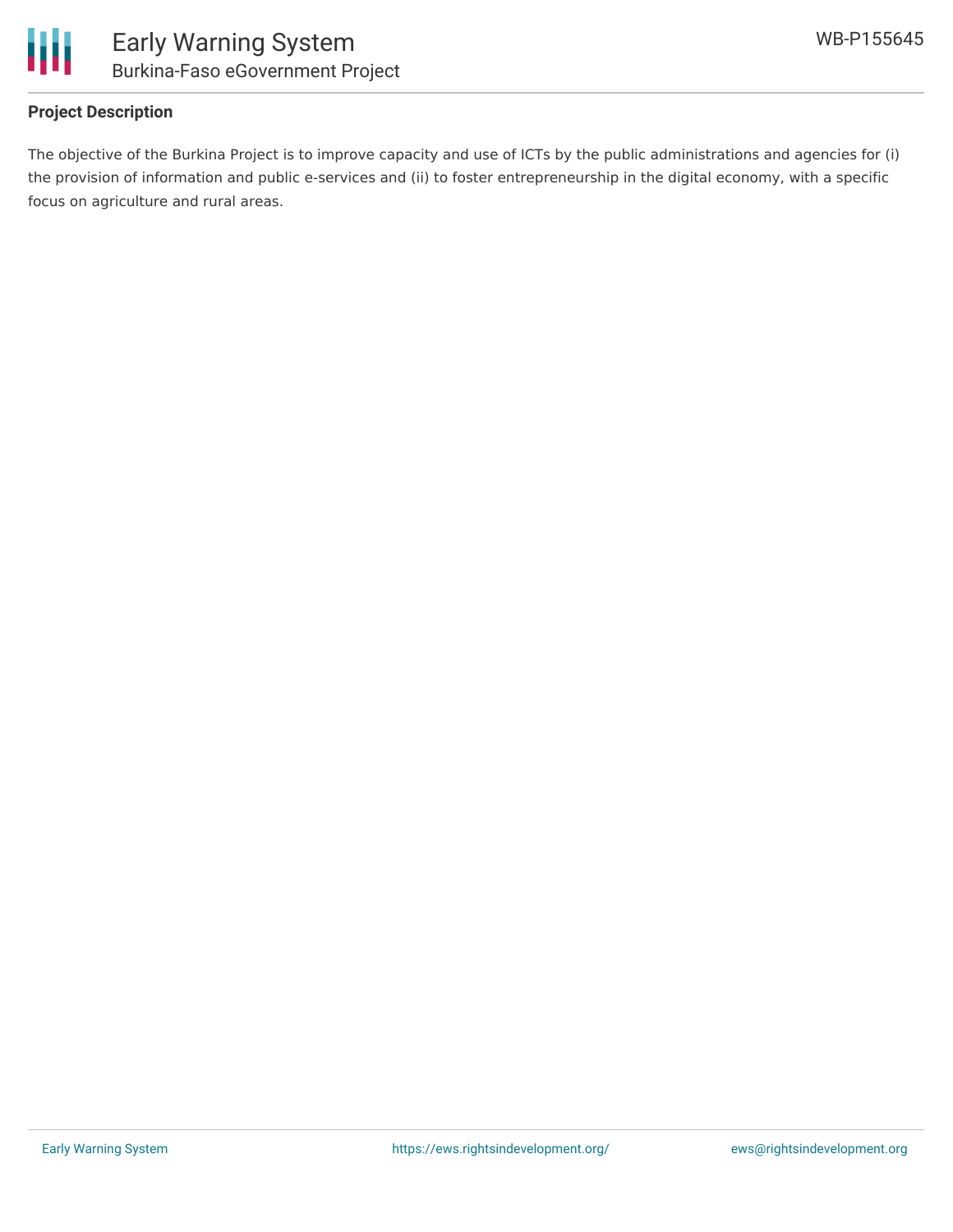#### **Investment Description**

World Bank (WB)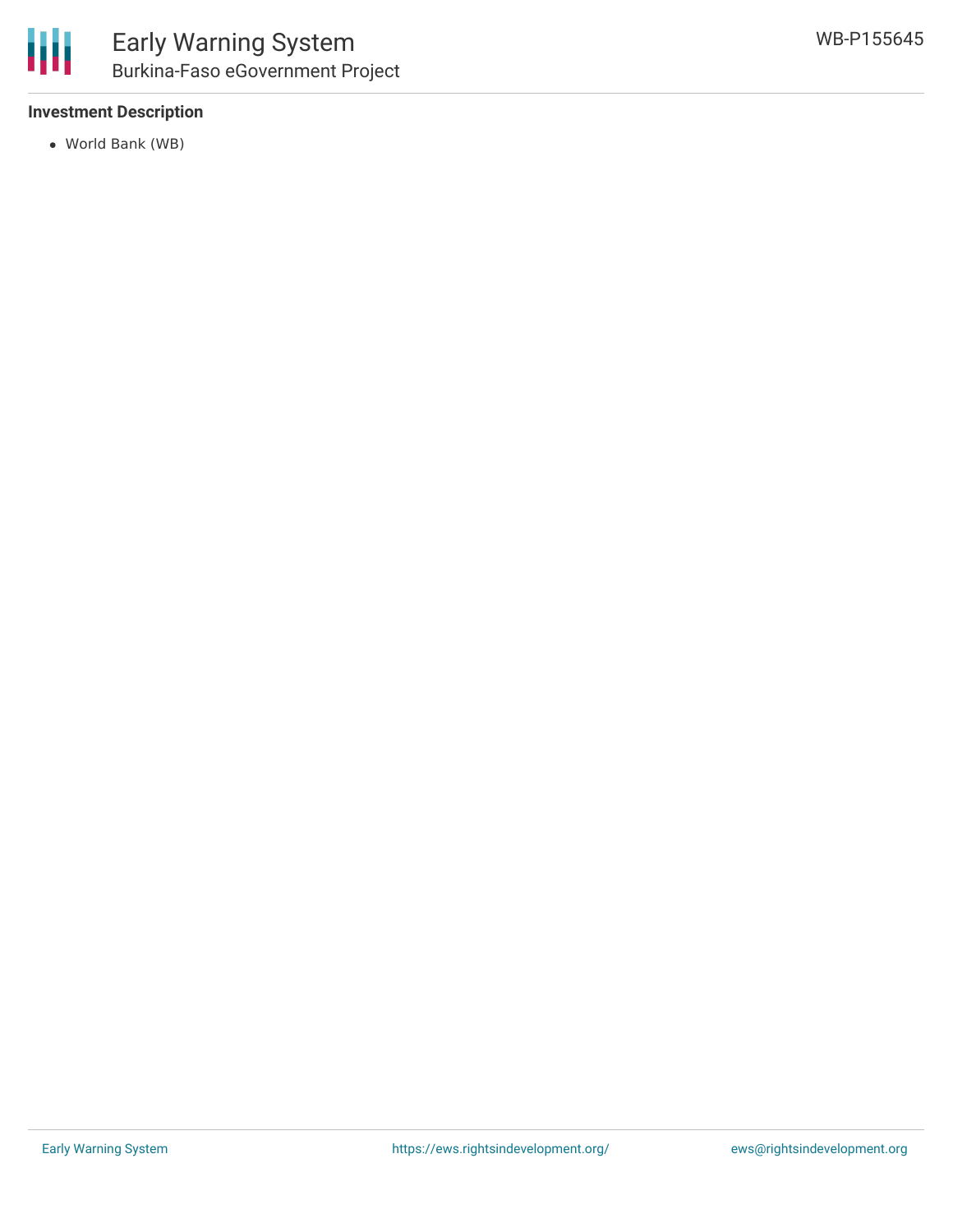#### **Contact Information**

Borrower/Client/Recipient Name: Ministry of Economy, Finance and Development Contact: Hadizatou Rosine Coulibaly Title: Minister Email: info@dgep.gov.bf

Implementing Agencies Name: Ministry of Digital Economy (ICT) and Posts Development, National Agency of ICT Promotion Contact: Michael Folane Title: Director General of ICT Promotion (DGCPTIC) Email: michael.folane@tic.gov.bf

ACCOUNTABILITY MECHANISM OF WORLD BANK

The World Bank Inspection Panel is the independent complaint mechanism and fact-finding body for people who believe they are likely to be, or have been, adversely affected by a World Bank-financed project. If you submit a complaint to the Inspection Panel, they may investigate to assess whether the World Bank is following its own policies and procedures for preventing harm to people or the environment. You can contact the Inspection Panel or submit a complaint by emailing ipanel@worldbank.org. You can learn more about the Inspection Panel and how to file a complaint at: http://ewebapps.worldbank.org/apps/ip/Pages/Home.aspx.